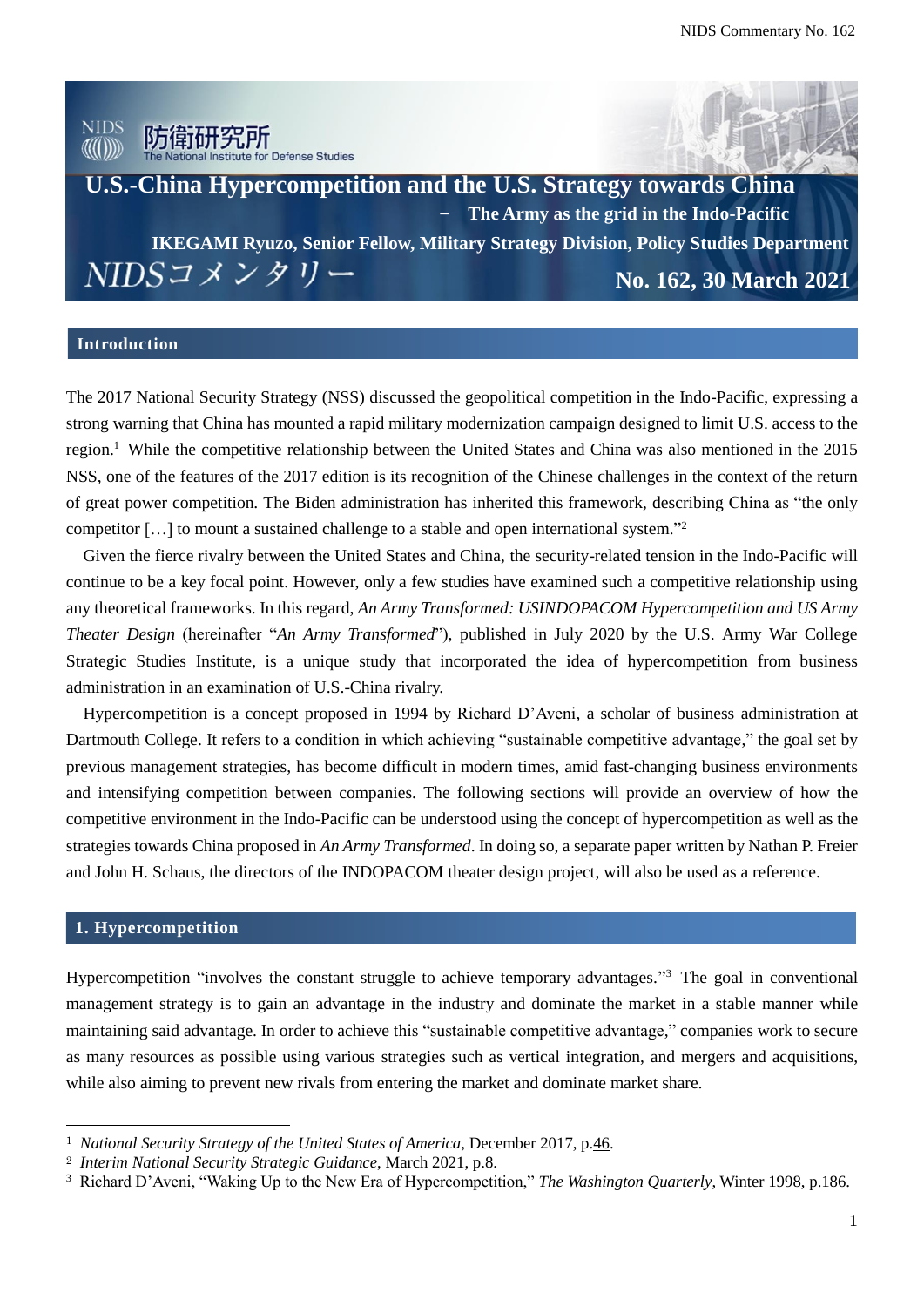Strategies for surviving such competition concern the environment that a company finds itself in.<sup>4</sup> However, D'Aveni points out that environmental changes have conspired to "heat up markets," making conventional "sustainable competitive advantages" impossible. The first of four driving forces that brought about this change is the change in consumer expectations, in that consumers expect more value from products. This resulted in a situation in which private-label products launched by start-ups, which are not as recognized but considered to have higher value than branded products of major companies, would sell more. The second driving force is technology. The computer industry used to be an oligopoly dominated by major companies such as IBM, but software designers and chip manufacturers have completely deconstructed the industry. The third driving force is the falling entry barriers, which were previously in force around nations and relevant industries. The fourth is funds, as it is no longer necessary to be a major company to be able to raise abundant funds through various means such as strategic alliances. 5

D'Aveni asserts that three lessons have emerged about the hypercompetitive environment brought about by these changes. The first is that "no advantage is sustainable." The second is that "firms can do little to de-escalate the rising tide of competition." And the final lesson is that "hypercompetitors' moves (up the escalation ladders) […] form a pattern with repeating cycles."<sup>6</sup>

In a hypercompetitive environment, competitors respond quickly to their predecessors' innovations, imitate them, and even attempt more relentless counterattacks. Since it is not easy to retain an advantage for a long period of time in such an environment, hypercompetitors must generate many advantages, one after another. The second lesson suggests that "hypercompetitors view any attempt to lessen the competitive escalation […] as a lack of strategic intent to win, which opens a window of opportunity the hypercompetitive firm can exploit." This paradigm is the exact opposite of conventional corporate strategy, which aims for stable oligopolies in the market and indicates that the idea of gaining competitive advantage using status quo strategies is nothing more than a fantasy. The third lesson suggests a strategy to win hypercompetition. It is clear that "the hypercompetitive firms that can race up the escalation ladders faster than others will win, because they force the others to play 'catch-up': They set the pace." Hypercompetitors are required to repeat this pattern rapidly and take a dynamic, strategic approach that will escalate competition to higher levels.<sup>7</sup> Thus, in a hypercompetitive environment, it is not necessarily the case that those who have abundant resources can gain advantages. Resources must always be upgraded for the sake of future competition; simply possessing them is not sufficient.<sup>8</sup> Such upgrading must be done proactively to intentionally and continuously create a hypercompetitive environment; in other words, it is the act of expanding hypercompetition.

### **2. U.S.-China relationship as hypercompetition**

This section will examine the ways in which the strategic environment in the Indo-Pacific is understood in *An Army Transformed*. The first point emphasized in the report is the difficult strategic position of the United States. Although the report was prepared in line with the 2018 National Security Directive (NSD), it takes a more pessimistic view of the U.S.-China power balance. The report states that "US military … superiority has eroded substantially," resulting

<sup>4</sup> Michael E. Porter, *Shintei Kyoso no Senryaku* (Competitive Strategy (New Edition)), translated by M. Toki, M. Nakatsuji, and T. Hattori, Diamond Inc., 1995, p. 17.

<sup>5</sup> D'Aveni, "Waking Up to the New Era of Hypercompetition," pp. 184-185.

<sup>6</sup> Ibid., p. 189.

<sup>7</sup> Ibid., p. 190.

<sup>8</sup> Shuichi Suzuki, "Kanryo-sei to Innovation: Routine no Taba toshite no Soshiki" (Bureaucracy and Innovation: Organizations as a Bundle of Routines), *Rikkyo Business Review*, Vol.1, June 2008, p. 62.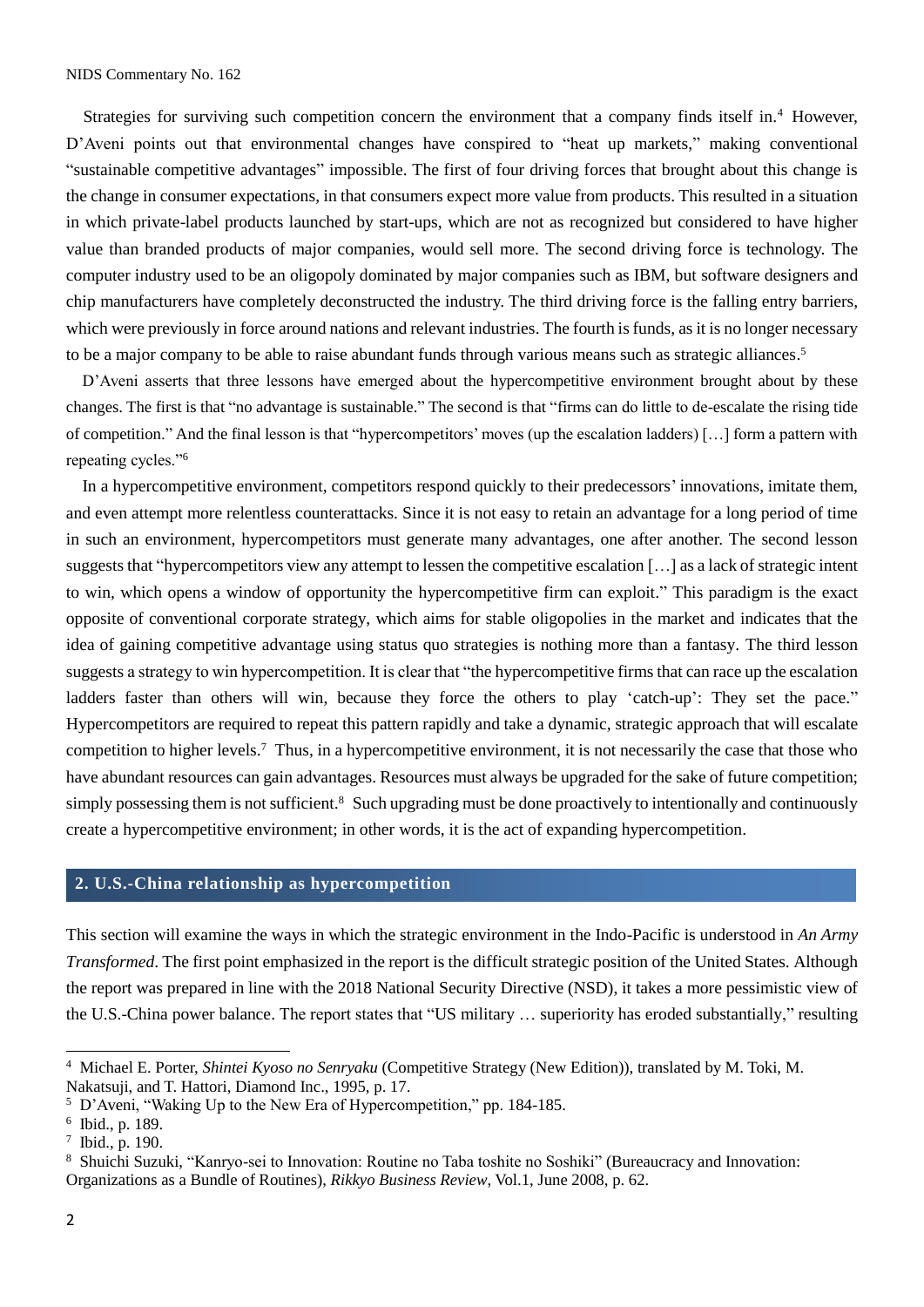in the decline of American freedom of action as a possible development, and the United States "can no longer automatically assume unchallenged cross-domain dominance of freedom of action." <sup>9</sup> While the United States was focusing on combating non-state actors for nearly two decades following the 9/11 terrorist attacks, China developed a hypercompetitive approach aimed at the United States.<sup>10</sup> This strategy, according to the report, involved the expansion of "China's broad political-military reach and influence across the Indo-Pacific region well beyond the South and East China Seas and western Pacific, deep into the Pacific Islands and Indian Ocean," implemented through the combination of military, paramilitary, and commercial means.

Next, the report describes the Unites States' strategic deficiencies toward China. Freier and Schaus explain the inappropriateness by dividing it into three levels, including concept, physical posture, and capability.<sup>11</sup> Conceptual deficiency refers to a condition in which a consistent and integrated military approach to counter China has not been established. Freier and Schaus view that USINDOPACOM's joint endeavors are actually performed separately by the individual service components, and it "remains a patchwork of single-service approaches and narrow, domain specific solutions."<sup>12</sup> Army's effort at multi-domain operations is assessed as being service-specific, rather than being integrated as it is primarily needed.<sup>13</sup>

An issue in physical posture is that the regional posture of the United States is concentrated in northeast Asia, including Japan, which is seen as a Cold War approach and not effective against current conflicts with China.<sup>14</sup> In the Indo-Pacific region, China has an advantage in that it is geographically close to the important areas of operation, in addition to its strategic defense-in-depth utilizing its mainland, while the United States is vulnerable in that it is forced to deploy military capabilities within China's A2/AD range.

Capability deficiency is closely related to that for posture and refers to the issue whereby the United States is, in reality, unable to control Chinese actions, which increases regional tensions, and that a victory over the Chinese People's Liberation Army is uncertain in all domains.

In *An Army Transformed*, the strategic environment in the Indo-Pacific is recognized in this way, and the report asserts that it would be appropriate to understand the Chinese persistent pursuit of new and expanded advantages, and the inappropriate response of the United States to the Chinese activities, as hypercompetition.<sup>15</sup> In fact, such a relationship between the United States and China inevitably creates a highly competitive space. Looking at this dynamic through the analogy of corporate activities, it is possible to interpret that China intentionally and continuously creates a hypercompetitive environment through aggressive attacks against a market monopolized by the United States.

Of the four factors that D'Aveni asserts as causing hypercompetition, technology, the fall of entry barriers, and funds are clearly influencing the changing relationship between the United States and China. China's missiles and unmanned aerial vehicle technology have the potential to destroy the advantages that the United States has enjoyed. In addition, a surface ship group that includes aircraft carriers and high-performance fighters that China has been rapidly developing and maintaining directly challenge the superiority that the United States has maintained in an

 $\overline{a}$ 

<sup>15</sup> Ibid., p. 29.

<sup>9</sup> U.S. Army War College, Strategic Studies Institute, *An Army Transformed: USINDOPACOM Hypercompetition and US Army Theater Design*, July 2020, p. 8.

<sup>10</sup> Nathan P. Freier, John H. Schaus, "INDOPACOM through 2030," *Parameters*, Vol. 50, No. 2, Summer 2020, pp. 27- 28.

<sup>11</sup> U. S. Army War College, *An Army Transformed*, p. 47.

<sup>12</sup> Ibid., p. 47.

<sup>13</sup> Ibid., p. 63, 71.

<sup>&</sup>lt;sup>14</sup> Freier, Schaus, "INDOPACOM through 2030," p. 31.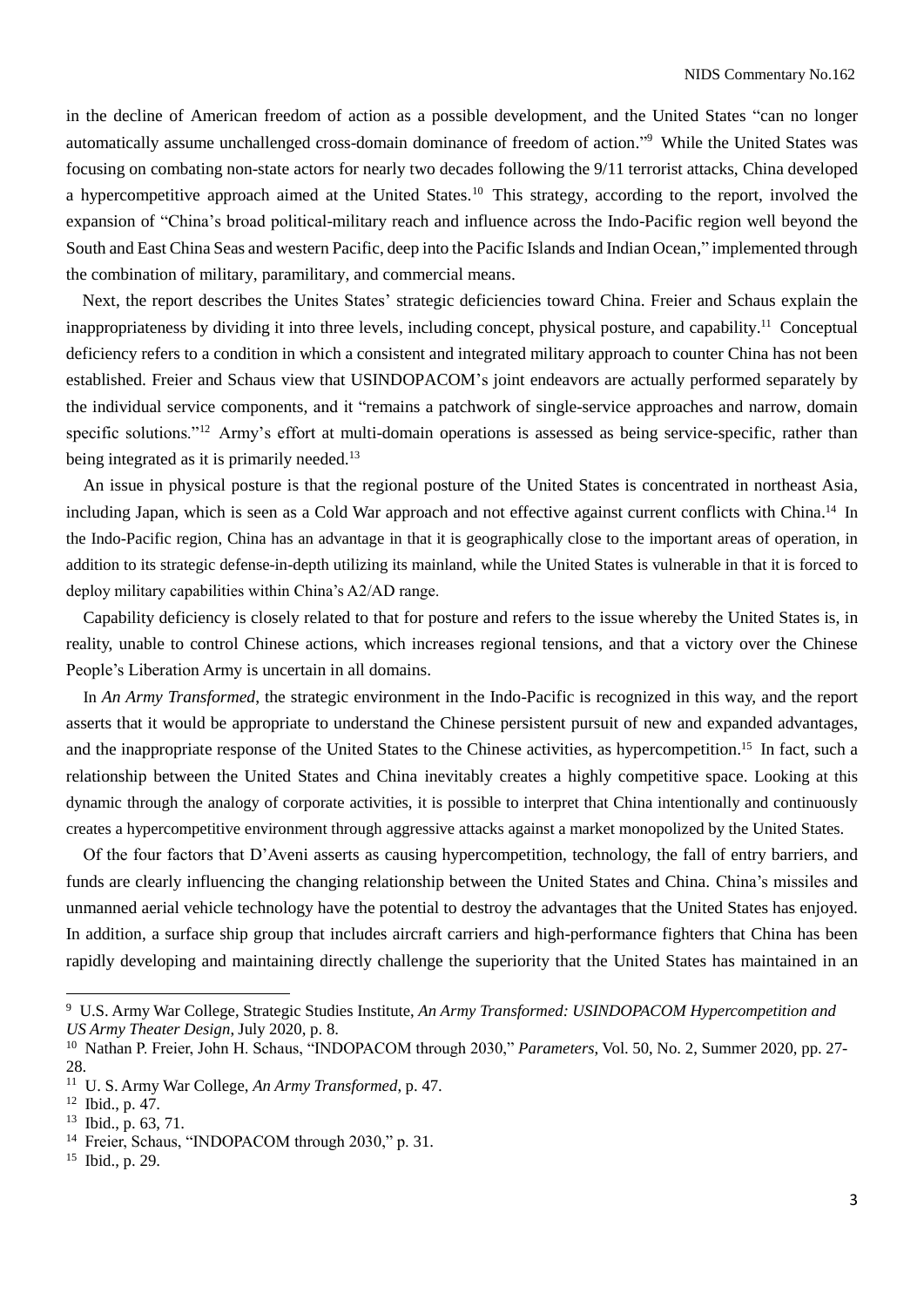oligopolistic manner. Other countries found this technology difficult to produce and possess, both financially and technologically, but such a situation is gradually changing. In other words, the entry barriers that protect the U.S. military advantages are starting to collapse. Obviously, these changes were brought about by the abundant financial power that China has been able to obtain through its economic development.

However, the extent to which the loss of U.S. advantages, as described in *An Army Transformed*, is actually occurring, is up for debate. The discussion on hypercompetition originated from data analysis based on the results of a study conducted with a sample of 6,772 firms in 40 industries, which show that only a small number of companies could attain persistent superior performance.<sup>16</sup> In contrast, unlike corporate performance, superiority in U.S.-China competition cannot easily be determined using numerical values in the first place, and it is not possible to objectively judge whether the superiority has persisted or been lost. Strictly speaking, it is not possible to conclude whether or not the competitive environment in the Indo-Pacific region is one of hypercompetition. In fact, *An Army Transformed* does not offer an analysis of the competitive environment in the Indo-Pacific based on any specific data, leaving the impression that the claim of hypercompetition has been made without evidence.

 It is undeniable, however, that China's competitive maneuvers have hypercompetitive characteristics, as *An Army Transformed* asserts. China's moves to spread its influence across a wide range of fields, including politics, diplomacy, economics, military, and culture, with the aim of eroding the advantages of the United States, are a manifestation of a series of attempts to create multiple advantages in quick succession, which can also be described as a dynamic strategic approach that will proactively escalate competition to higher levels. Construction of artificial islands and continuous maritime activities conducted by government ships are the results of new attempts to create advantages, which can also be seen as developing a competitive environment that is favorable to China. In *An Army Transformed*, these gray-zone maneuvers are considered to be representative of Chinese acts of hypercompetition. China causes confusion over cost calculation and triggers sensitive reactions to risks in the United States by repeating these activities, aiming to aggressively take the strategic initiative away from the United States.

#### **3. Four roles that the Army should embrace**

Although there is still room for further debate, if one is to assume that the current U.S.-China relationship does indeed include hypercompetitive characteristics, what strategies should the United States pursue?

Hypercompetition "involves a constant struggle to achieve temporary advantages," which requires disruptive initiative against rivals, in addition to speed. Responding to competition between nations is deemed difficult, for the following reasons.

The first reason is the issue of speed, from decision-making to implementation. As opposed to the case of a company, national policy implementation requires a certain amount of time. Military measures, in particular, require a considerable amount of time for equipment development and acquisition, organizational establishment and restructuring, training and human resource development, and support and maintenance of bases and logistics. In addition, as the U.S. Forces must also coordinate with U.S. allies and partner countries concerning forward deployment, they are greatly constrained from taking swift initiatives as demanded by hypercompetition.

Second, continuously demonstrating disruptive initiatives in the competition between nations will increase the possibility of physical confrontation. It is an essential activity of hypercompetition to intentionally raise escalation

<sup>16</sup> Robert R. Wiggins, Timothy W. Ruefli, "Sustained Competitive Advantage: Temporal Dynamics and the Incidence and Persistence of Superior Economic Performance," *Organization Science*, Vol. 13, No. 1, Jan-Feb 2002, pp. 82-105.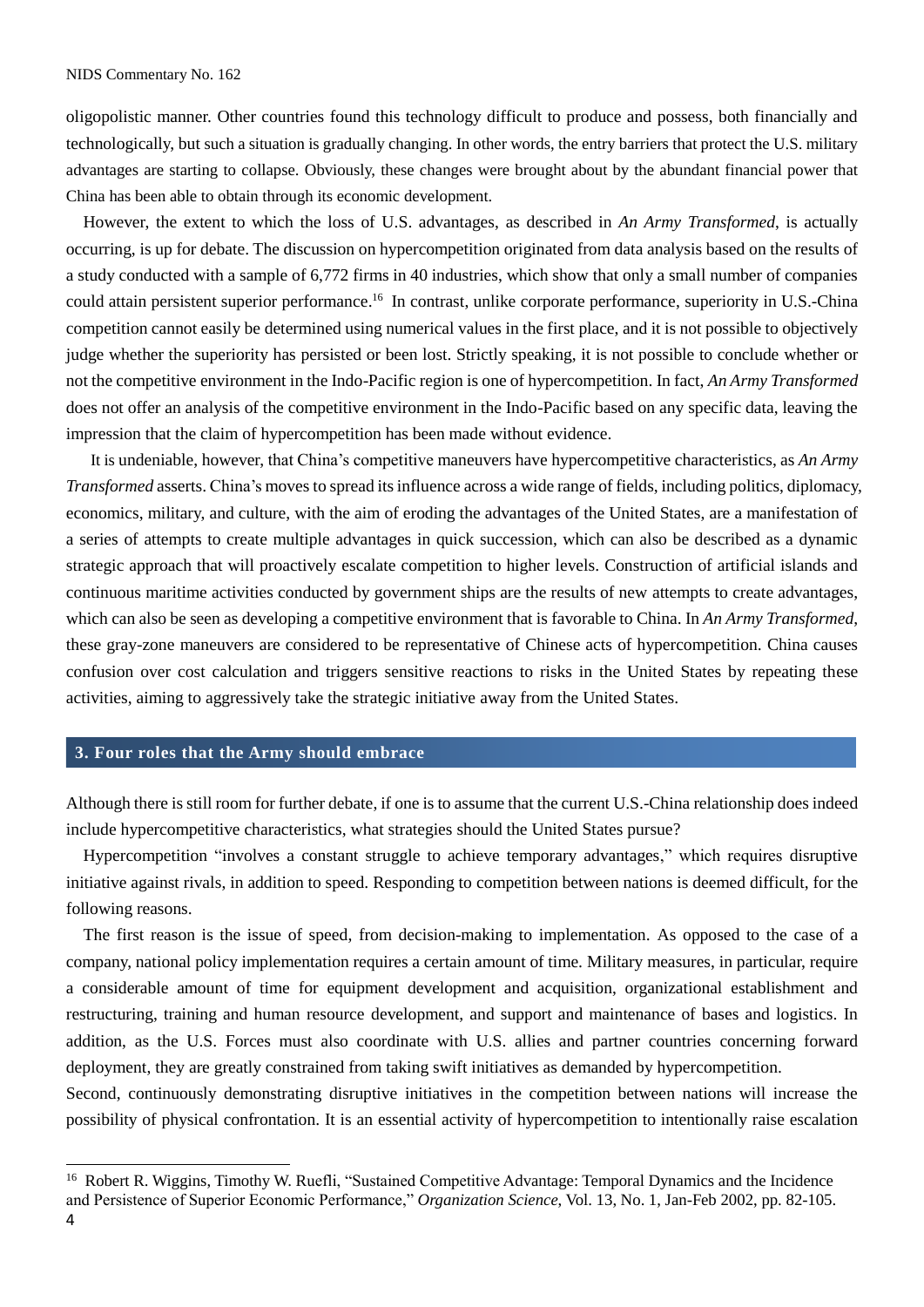ladders and force others to play "catch-up," but when done among competing nations, this also carries extremely serious risks. Against such risky competition, hurdles deemed to be tolerable by domestic and overseas public opinion will surely be quite high.

Of course, these issues affect both the United States and China equally. However, China, which does not have to deal with regime changes and is less susceptible to public opinion, can continue its consistent competition more actively and rapidly. In this respect, the United States faces a major structural disadvantage, and will be forced to compete quite fiercely if China is able to match it in terms of technology and funds, which are drivers of hypercompetition.

 Freier and Schaus are also aware of the issue of speed and state that, "US Joint Forces should pursue longer-lead, [...] technological advancements. They cannot, however, necessarily rely on them for decisive effect over the nearto-midterm."<sup>17</sup> Such an understanding of the problem calls not for the pursuance of technological breakthrough focusing on tangible aspects, but for innovation mainly through intangible aspects, including the development of effective theater design (novel operational concepts, task organization, and mission-centered deployment posture),<sup>18</sup> the goal of which is to regain the strategic initiative.

While *An Army Transformed* calls for an expansion of the competitive space in order to regain the initiative, there are no detailed explanations as to what this space specifically refers to. It should be noted, however, that the Indo-Pacific is perceived as a "multi-domain theater of operation" and is also a "vast patchwork of complicated human and physical terrain."<sup>19</sup> Considering that the report recommends focusing on reforms for implementing integrated multi-domain operations and building an extensive operational network in the Indo-Pacific region, it is clear that the competitive space here is not a simple geographical concept. Researchers at the U.S. Army War College also suggest that the United States should adopt a similar strategy to China's activities, which merge "competition and armed conflict to maneuver effectively in the gray zone<sup>"20</sup> to include various behavioral modes into the competitive space.

In this context, the report also states that the Army is the key to transformation in hypercompetition and supports demonstrating integrated military capabilities straddling multiple domains and competitive spaces.<sup>21</sup> It is also argued that the Army by nature can permanently distribute its operations across a wide area, and should play the central role in transforming theater design in the Indo-Pacific by utilizing networks connecting each region, in addition to leveraging defense capabilities derived from each regionality, strategic depth, and close relationships with partner countries.<sup>22</sup>

In this new theater design in the Indo-Pacific, *An Army Transformed* proposes four transformational roles that must be embraced by the Army: (1) creating networked foundational supporting hubs and nodes that project power theaterwide (army as the grid); (2) enhancing survivable theater posture with effective coverage of the theater and implementing various supports for the Joint Force to enable it to demonstrate its military power (army as the enabler); (3) contributing to integrated, multi-domain operations, rather than containing them within a single service (army as the multi-domain warfighter); (4) building allies' and partner capacity and enhancing interoperability (army as the capability and capacity generator). <sup>23</sup> Freier and Schaus offer these recommendations, while at the same time

<sup>&</sup>lt;sup>17</sup> Freier, Schaus, "INDOPACOM through 2030," p. 32.<br><sup>18</sup> Ibid. p. 32.

Ibid., p. 32.

<sup>19</sup> U. S. Army War College, *An Army Transformed*, p. 46.

<sup>20</sup> Ibid., p. 50.

<sup>21</sup> Ibid., p. 34.

<sup>22</sup> Freier, Schaus, "INDOPACOM through 2030," p. 32.

<sup>23</sup> U. S. Army War College, *An Army Transformed*, pp. 60-68.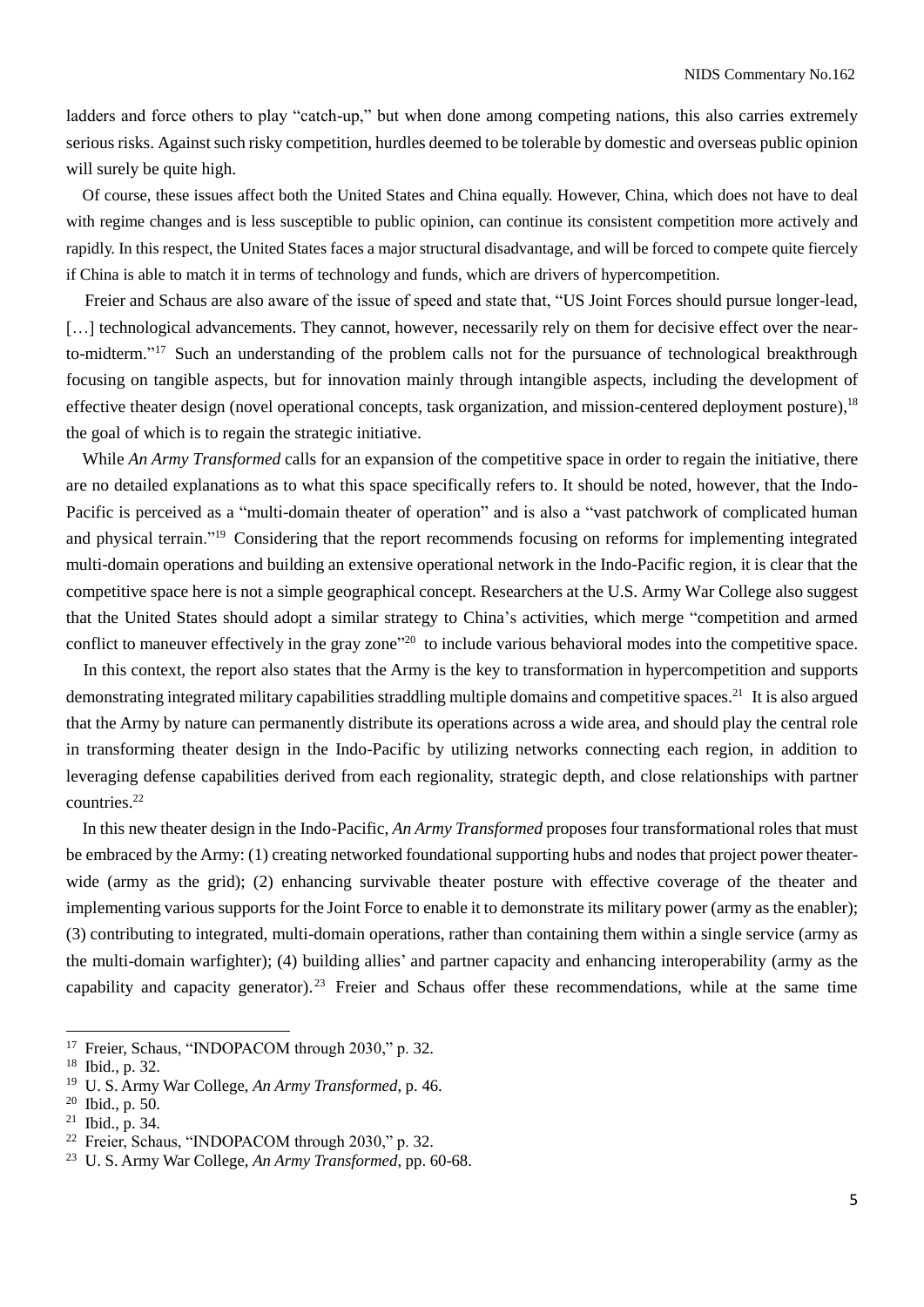asserting that the current Army occupies a position through which it can take the lead in contributing to the creation of such theater design.<sup>24</sup> However, it is also stated that Army adaptation to the four transformational roles will bring uncomfortable and substantial changes to the organizational culture of the Army.<sup>25</sup>

## **4. The Army as a grid in the Indo-Pacific region**

*An Army Transformed* emphasizes in its recommendations the idea of continuous coverage of the entire vast area of the Indo-Pacific. While a strategy focused on establishing close cooperation with regional allies and partner countries is consistent with convention, the concept of taking this further with networked hubs and nodes can be viewed as a unique and more pioneering strategy, regardless of its effectiveness. This is because such a policy shifts the expectations for future Army capabilities to being able "to expand the grid rapidly from an expeditionary setting,"<sup>26</sup> and it seeks to exert a fixed influence on the ocean. The idea behind this is the awareness of the threat that the U.S. Army's cross-domain freedom of action is already being lost amid the U.S.-China hypercompetitive environment, as discussed above.

 Conventionally, due to its size, the ocean is a space on which it is difficult to exert continuous influence, which is why the concept of sea control exists.<sup>27</sup> The core attributes of "sea control" are mobility and fluidity for concentrating military power when and where it is required. Meanwhile, the idea of building a fixed network to perform constant sea control, such as the one described in *An Army Transformed*, may be inevitable as the study conducted by the U.S. Army War College suggests; but it can be viewed as an "approach based on land-oriented-thinking." In addition, China's activities, including construction of artificial islands in the South China Sea, permanent presence of government ships in conflict areas in the sea, and attempts to territorialize the entire sea areas, should be described as "continuous sea domination," which is the exact opposite of "sea control."<sup>28</sup>

Other ideas that attempt to turn the ocean into land have also been suggested. The idea of creating an anti-missile network over island chains to reject the activities of Chinese vessels as shown in 2017 studies conducted by Andrew F. Krepinevich Jr.<sup>29</sup> and by RAND Corporation<sup>30</sup> is a typical example. However, as the land grid proposed in *An Army Transformed* is described as distributed expeditionary operations, <sup>31</sup> it envisions an operational concept consisting primarily of maneuvers that continue to concentrate sea and air power on key focal points, with the Army's role being to maintain the foundational support for the concept. If this is the case, this strategy can be seen as an option to try to sustain the U.S. advantage that is gradually being lost. Such action is necessary in terms of U.S. strategy towards China, but it may not result in creating the huge new advantages required for hypercompetition.

<sup>24</sup> Freier, Schaus, "INDOPACOM through 2030," p. 34.

<sup>25</sup> U. S. Army War College, *An Army Transformed*, p. 89.

<sup>26</sup> Ibid., p. 62.

<sup>27</sup> Julian S. Corbett, *Some Principles of Maritime Strategy*, Naval Institute Press, Annapolis, 1988, p. 94.

<sup>28</sup> Ryuzo Ikegami, "Kaiyo Boei no Futatsu no Paradaimu: 'Seikai' to 'Jizokuteki na Kaiyoshihai no Kokoromi' no Aida de" (Two Paradigms of Maritime Defense: in between 'Sea Control' and 'Continuous Attempt at Maritime Dominance'), *The Journal of Strategic Studies*, Vol. 26, March 2020.

<sup>&</sup>lt;sup>29</sup> Andrew F. Krepinevich Jr., Archipelagic Defense, The Japan-U.S. Alliance and Preserving Peace and Stability in the Western Pacific, The Sasakawa Peace Foundation, Tokyo, 2017.

<sup>&</sup>lt;sup>30</sup> Timothy M. Bonds, et al., What Role Can Land-Based, Multi-Domain Anti-Access / Area-Denial Forces Play in Deterring or Defeating Aggression?, RAND Corporation, Santa Monica, 2017.

<sup>31</sup> U. S. Army War College, *An Army Transformed*, p. 61.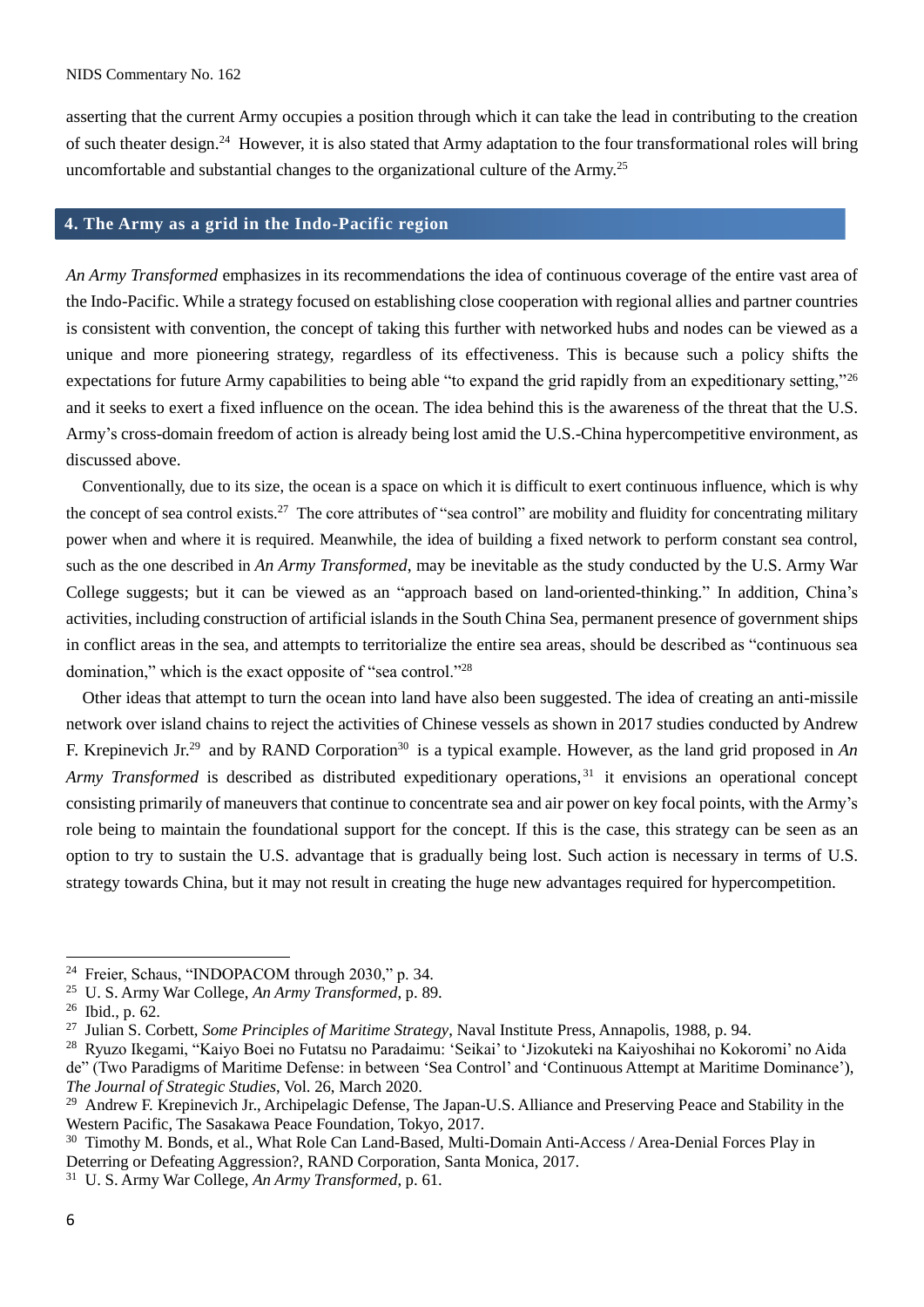In order to come out on top in hypercompetition, conventional strategic thinking must fundamentally change. In particular, the United States must accept, as a natural phenomenon, that advantages do not last and must break from status-quo thinking. Nevertheless, it is not easy at all for militaries as well as other types of organizations to make such difficult decisions and then execute them. As *An Army Transformed* recognizes, "The United States has ceded strategic initiative in the USINDOPACOM area of responsibility to the pacing People's Republic of China rival."<sup>32</sup> Indeed, China has seriously eroded the largest advantage of the U.S. Forces, sea control capability, over the past decade. Furthermore, considering the changes in China's national power projection moving forward, the gap between the United States and China will likely close even further, and it will be difficult for the United States to pull ahead from China. In the future, it is even possible that each country's sea control capability in the limited area of the Indo-Pacific will rival that of the other. Going even further, China is gaining new advantages by leveraging its gray-zone maneuvering in the ocean. The creation of such continuous advantages are part of the hypercompetitive cycle, as *An Army Transformed* indicates. That the report nevertheless recommends focusing on a strategy of regaining sea control is undeniably somewhat lacking.

Regardless, the approach to connect the land areas of the Indo-Pacific region should be effective in hypercompetition. As Japan, Taiwan, the Philippines and other island states in the Western Pacific are in the geographical region that surrounds China's activities, these countries are valuable resources to the United States. In the resources based view used in business administration, resources held by an organization are strategic advantages. For the resources to actually serve as advantages, they must be adapted to threats and opportunities in external environments, they must be rare resources not possessed by rivals and difficult to imitate, and there must be organizations capable of utilizing those resources. When examining U.S. resources from these perspectives, it is difficult for China to imitate the United States in the geographic condition of the Indo-Pacific. (Looking at this point from a different angle, China's artificial islands in the South China Sea can be interpreted as an incomplete attempt at such imitation). This is a significant advantage for the U.S. strategy against China. It should be noted, though, that in hypercompetition, possession of resources does not automatically guarantee advantages. What matters is how such possessed resources are improved and utilized in future competition.

## **Conclusion**

As *An Army Transformed* recommends, it is of course important to secure many bases that serve as a foundation of sea control. However, even with sea control, it would seem to be useful in hypercompetition to utilize the idea of land networks in the ocean to gain new advantages. One of these ideas is turning the ocean into land, which is a further exercise of aggressive influence from land to ocean. Specifically, it is the building of networks from land, which combines continuous means of reconnaissance in the ocean with missile-based means of attack.

Such a scenario would ultimately bring about a significant change to the Army. However, the change would not be the downgrading of the Army to a support service, as was raised as a concern in *An Army Transformed*; rather, it would be the impact of replacing the Army's main mission of conventional close quarters combat on land with missile warfare on the ocean. In such an Army, infantry, tanks, and artillery, which have conventionally been the main forces, will almost completely lose their status, drastically changing the organizational culture of the service. Recently, it was reported that the U.S. Forces were considering a plan to build an anti-China missile network on the island chain from

<sup>32</sup> Ibid., p. 43.